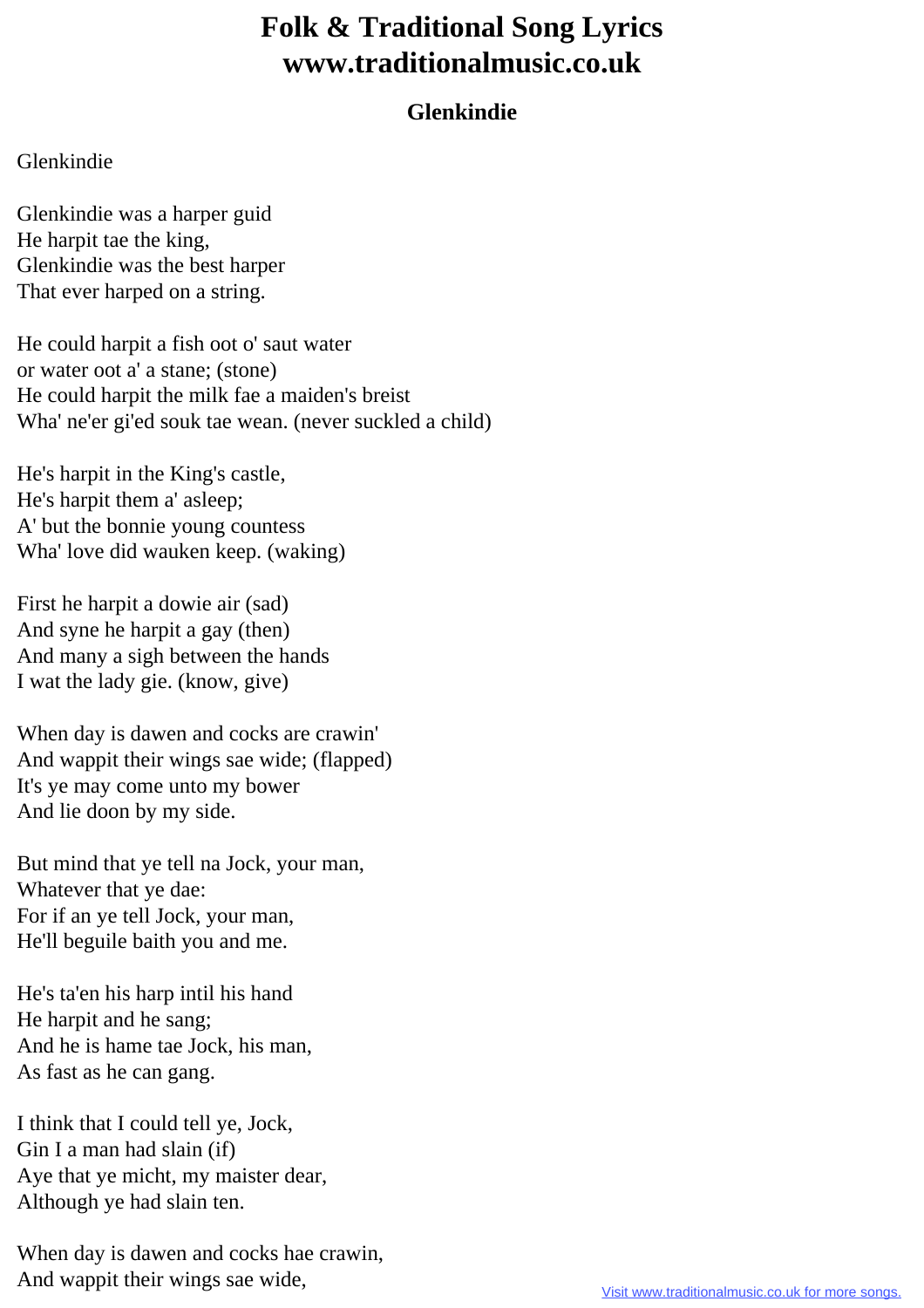I'm bidden to yon lady's bower Tae lie doon by her side.

Then harken weel noo, Jock my man, And tak' tent whit I say: (take notice) Gin ye dinna wauken me in time, High hangit ye shall be.

Than gang tae your bed, my maister dear, I fear ye've waked over lang, I'll waukin ye in as guid time As ony cock in the land.

Jock's ta'en his harp intil his hand He harpit and he sang Until Glenkindie laid him doon And fast asleep did gang.

Then he has gane tae the lady's bower As fast as he could rin; And when he ca' tae the bower door, He tirled at the pin. (twirled the latch)

0, wha is this the lady cried That tirle at the pin? Wha but Glenkindie your ain true love? 0, rise and let me in.

She kent he was nae gentle knicht (knew) That she had letten in; For neither when he came or went Kissed he her cheek nor chin.

He neither kissed her when he cam' Nor clappit her when he gaed (embrace, went) And in and at her bower window The moon shone like a gleid. (hot ember)

0 ragged is your hose, Glenkindie, Riven are your sheen; (torn shoes) A raivelled is your yellow hair (disheveled) That I saw late yestereen. (yesterday)

The stockings they are Jock, my man's, Cam' First intae my hand; the sheen as well belong tae him At my bed-foot they stand; And I raivelled a' my yellow hair Wi' rinnin' against the wind.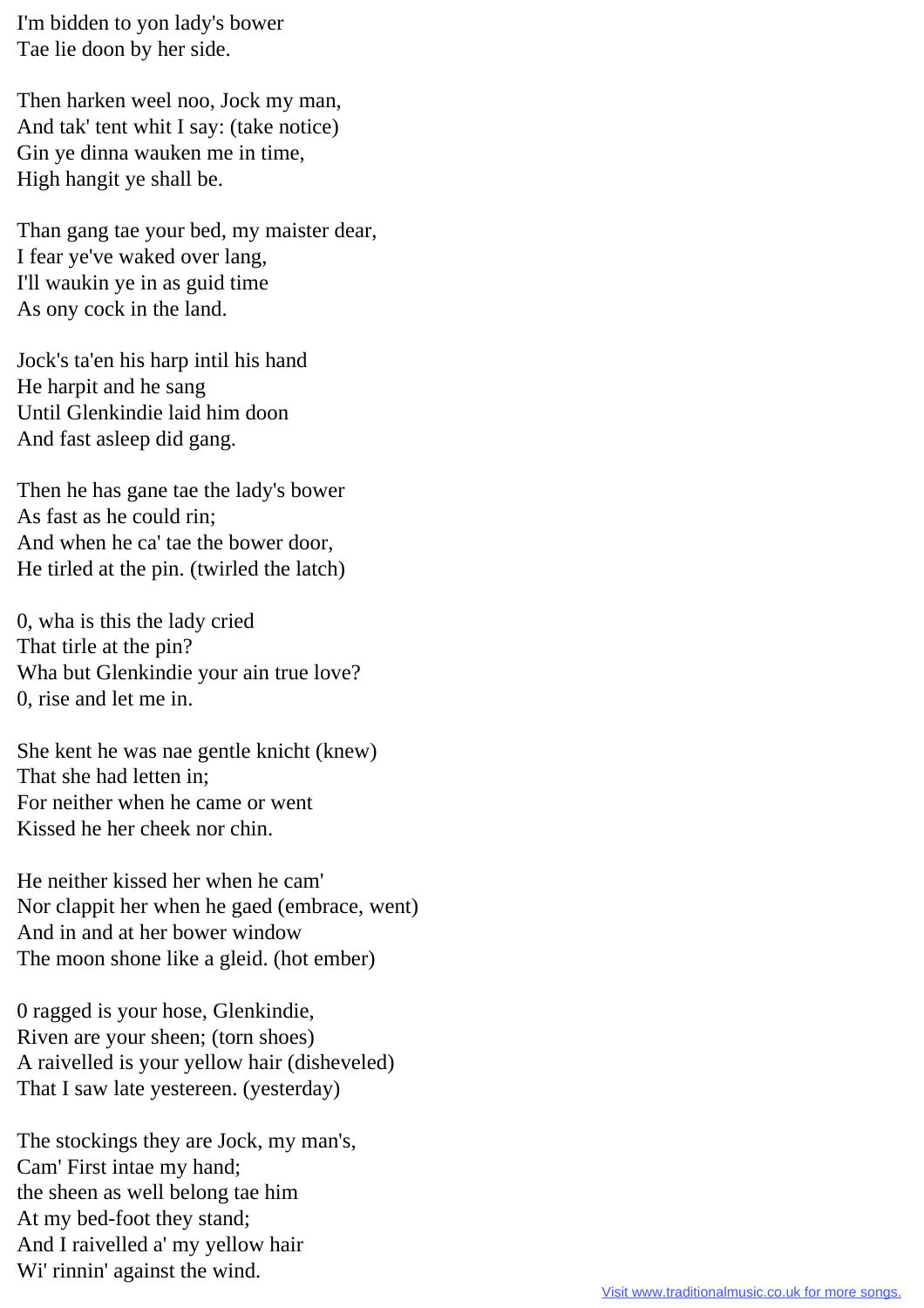He's ta'en his harp intil his hand, He harpit and he sang And he's awa' tae his maister dear, As Fast as he could gang. C'wa, c'wa, ny maister dear, (come away) I fear ye sleep ower lang, There's no' a cock in a' the land But has wappit his wings and crawn.

Glenkindie's ta'en his harp in hand, He harpit and he sang; And when he cam' to the lady's bower He chappit wi' his hand. (knocked)

He chappit at the lady's bower And tirled at the pin; Rise up, rise up, my bonnie may, 0 rise and let me in!

0, hae ye left behind wi me Your hat or else your glove? 0r are ye come to me again To ken mair o' my love? (know more)

Glenkindie swore a mickle oath (great) By airn, by oak, by thorn (alder) I was never in your chamber, lass Since the day that I was born. '

Then God forbid the lady cried Sic shame should e'er betide That I should first be a wild loon's thing And then a young knicht's bride

Then she has ta'en her wee pen knife That hung doon by her gair (side) My body's kent a man this nicht But it shall ken nae mair

Glenkindie's rode up yon high hill As fast as he could gae C'wa, c'wa, noo Jock, my man And I will pay your fee

Then he has ta'en him, Jock, his man And hangit him fu' high He's hangit him ower his ain yett (own gate) As high as he could be